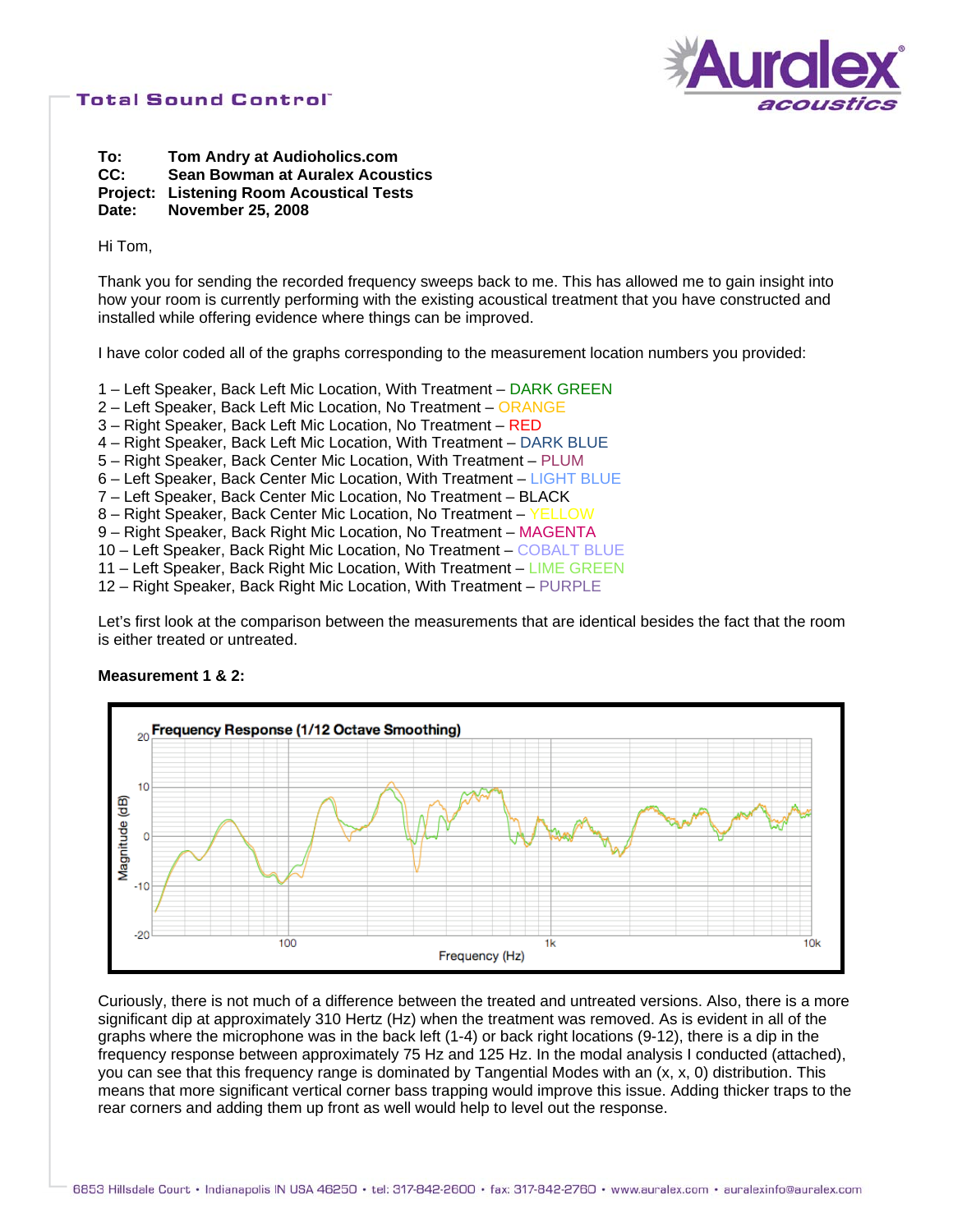

**Measurement 3 & 4:** 



In this graph we see that again, the treated versus untreated scenarios are very similar. In this case the treated measurement (4) has a bump instead of a dip at 310 Hz. I believe that this issue is a harmonic of the fundamental front-to-back Axial Mode of 39 Hz, which could be improved with thicker treatment on the rear wall or adding a larger airgap to the existing panels. From reading some of the threads on your room, I know that you desire the flush to the wall look, so thicker treatments may need to be built.

# **Measurement 5 & 8:**



This extreme dip centered at 77.9 Hz is the front-to-back Axial Mode that I mentioned above. You can also see this dip propegate throughout the graph around 116.9 Hz, 155.9 Hz, 194.8 Hz, etc. Refer to suggestions above regarding how to improve this.

You can see the lack of energy over time in the 77.9 Hz area in the waterfall plot of Measurement 5 to the right. Also, there is lingering low frequency energy in your room – but not nearly as severe as it would be if this room was closed off.

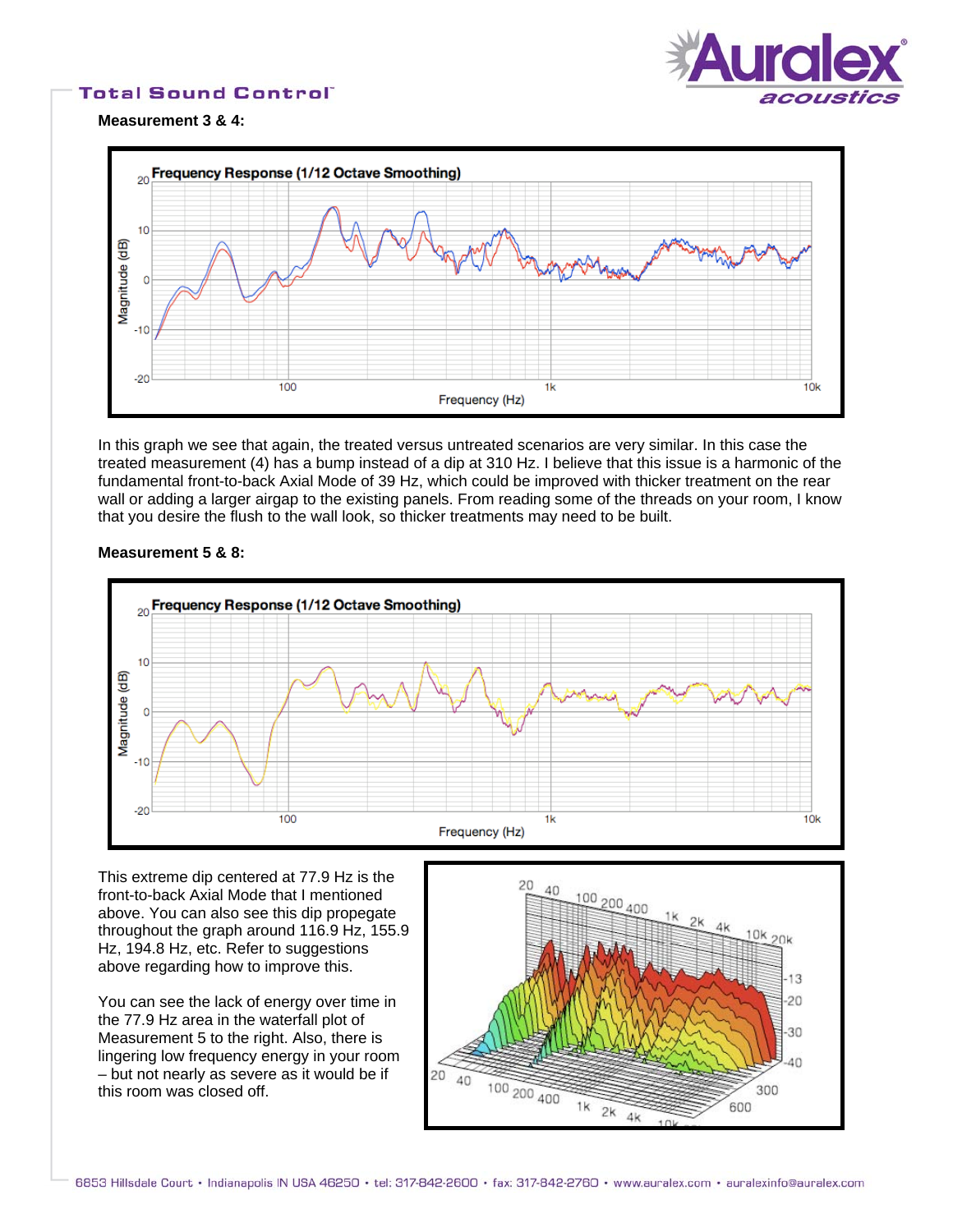

**Measurement 6 & 7:** 



The Tangential Mode issue at approximately 200 Hz is improved slightly with the corner treatment you currently have in place. Again, thicker treatment will begin to affect this even further as well as lower frequencies. The two distinct dips in the low end occur around 59 Hz and 85 Hz. The first one is the lowest fundamental Tangential Mode. This one will be difficult to address without significant trapping in all four corners. If you plan to build fiberglass bass traps, I would suggest at least extending at least 18-24" along each side wall from the corner, filling the corners will thick insulation.

### **Measurement 9 & 12:**



The significant dip at 90 Hz is a result of a couple issue – a Tangential Mode at 90.1 Hz and a side-to-side Axial Mode at 90.4 Hz. Thicker corner traps will help the Tangential issue and thicker side wall panels will improve the the Axial Mode issue.

Again, this issue shows up in the waterfall plot of Measurement 9 shown to the right.